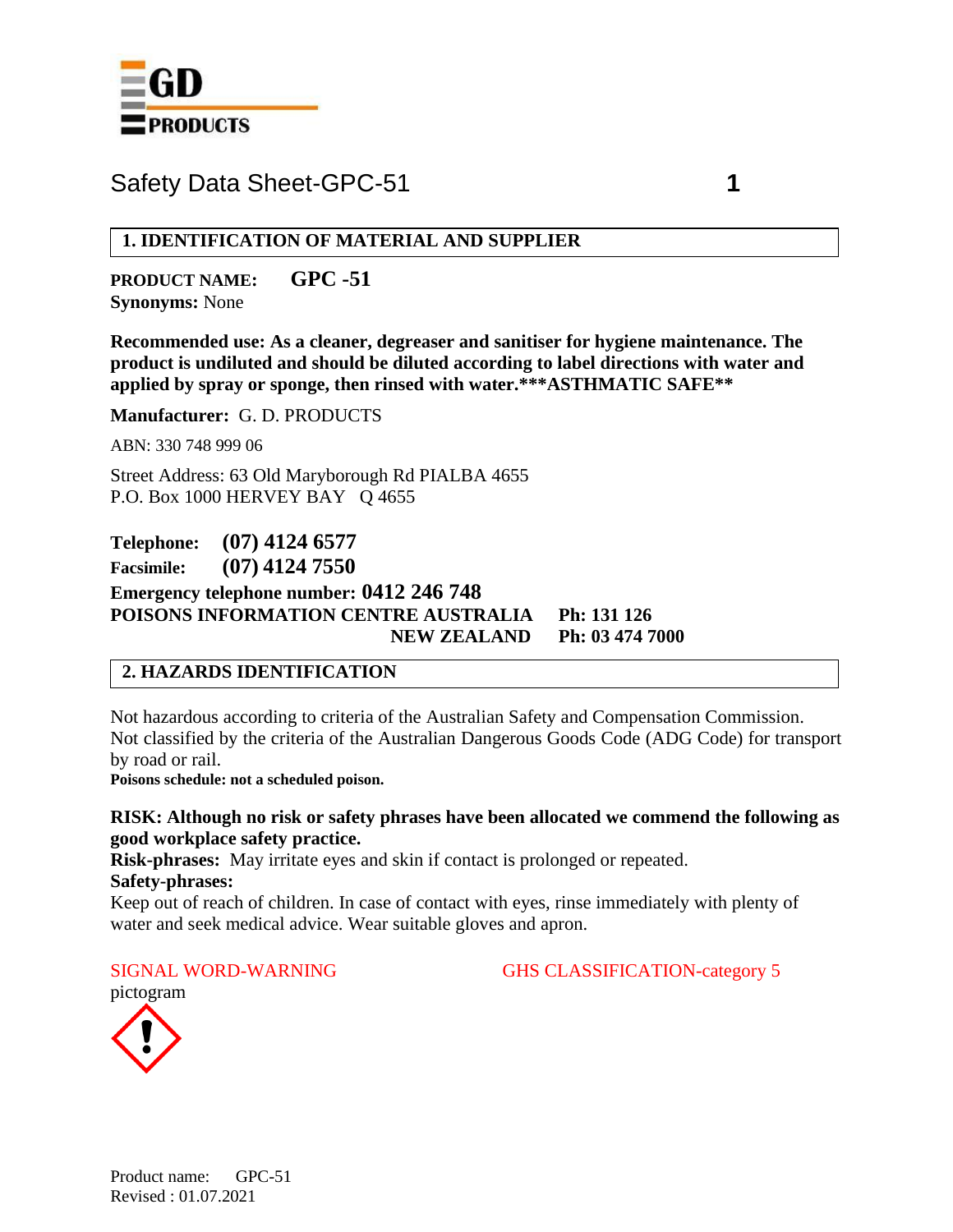

### **3. COMPOSITION/INFORMATION ON INGREDIENTS**

| <b>CHEMICAL ENTITY</b>                     | CAS No |            | <b>PROPORTION W/V %</b> |
|--------------------------------------------|--------|------------|-------------------------|
| Quaternary ammonium compounds              |        | 68391-01-5 | < 10                    |
| Ingredients determined to be non hazardous |        |            | to $100\%$              |
|                                            |        |            |                         |

#### **4. FIRST AID MEASURES**

**Ingestion:** Rinse mouth with water. Do NOT induce vomiting. If available, give large quantity of water. Obtain medical attention.

**Eye contact:** Immediately begin to flush with lukewarm, gently flowing water for 15 minutes. Remove contact lenses if present. Obtain medical attention**.**

#### **Skin contact:**

Flush with water until skin is no longer slippery. Obtain medical assistance if symptoms persist.

#### **Inhalation:**

If inhaled, remove from contaminated area. Give mouth-to-mouth resuscitation. Resuscitate in a well-ventilated area. Obtain medical attention immediately if there is difficulty in breathing.

#### **Notes to physician:**

Suggest intubation and gastric larvage as the product is foaming.

# **5. FIRE FIGHTING MEASURES**

#### **Suitable extinguishing media:**

If material is involved in a major fire use water fog (or if unavailable fine water spray) to keep drums cool. Use foam, dry agent (carbon dioxide, dry chemical powder) to extinguish fires.

#### **Specific hazards:**

Small amounts of CO and CO2 may be generated in large fires. Wear suitable protective gear in this case.

# **6. ACCIDENTAL RELEASE MEASURES**

#### **Personal Precautions, Protective Equipment and Emergency procedures:**

Clean up spill promptly to avoid accidents. Cover with absorbent material to remove excess. Wear full protective gear to prevent skin contact. If small amounts absorb into diatomaceous earth, sand, earth.

If larger amounts, contain liquid to prevent run off. Transfer to plastic containers using plastic scoops and funnels.

Product name: GPC-51 Revised : 01.07.2021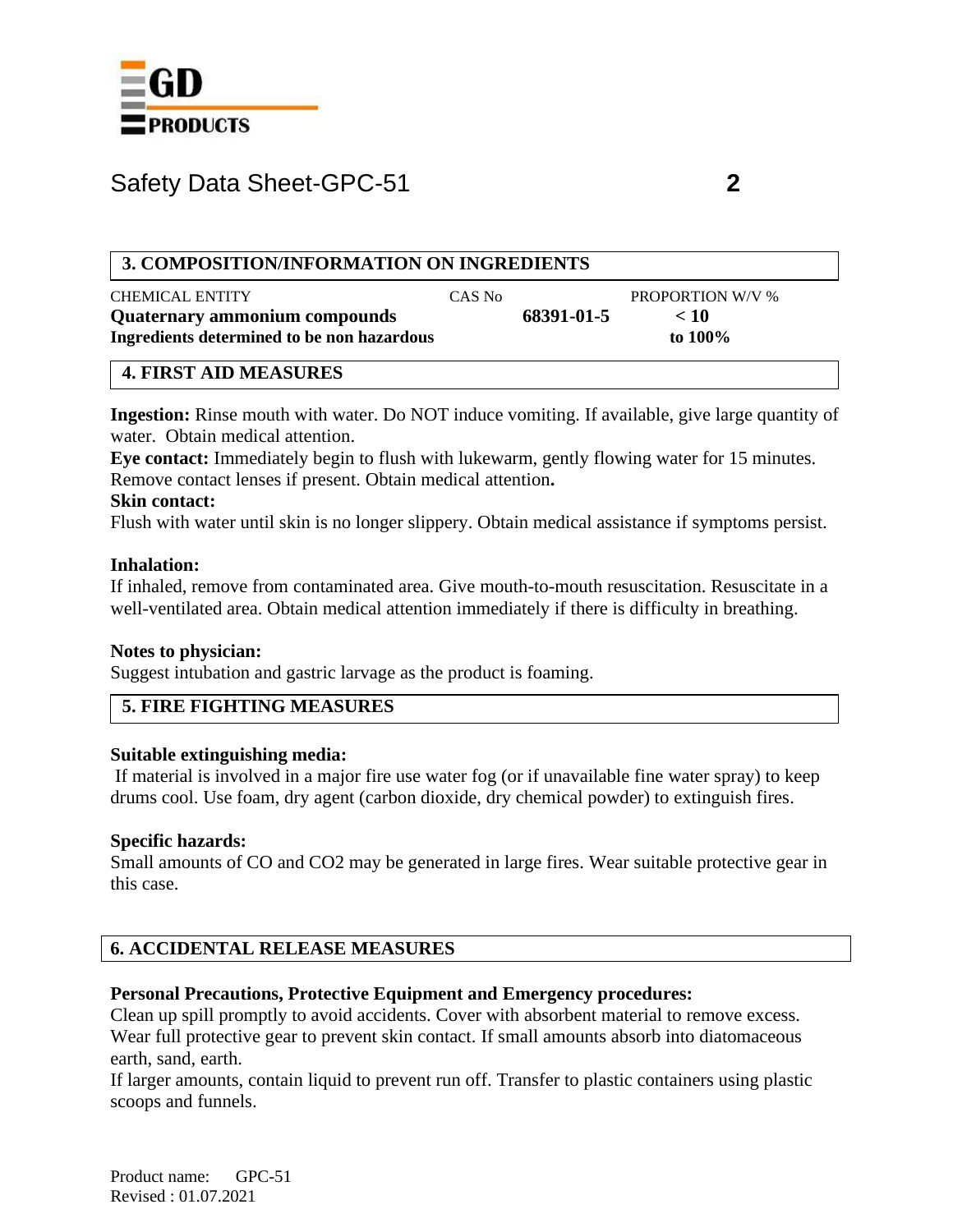

# **7. HANDLING AND STORAGE**

#### **Precautions for safe handling:**

Wear water resistant clothing, boots and gloves with eye protection. Avoid skin and eye contact. Handle using good industrial hygiene practices. Wash contaminated clothing and washable equipment before storage or re-use.

#### **Storage:**

Store according to local, State or Federal regulations as applicable. Keep out of reach of children. Store in a cool, dry place and out of direct sunlight. Store away from foodstuffs. Keep containers closed when not in use.

### **8. EXPOSURE CONTROLS/PERSONAL PROTECTION**

#### **National occupational exposure limits:**

No value assigned for this specific material by the National Occupational Health and Safety commission (NOHSC). Use TWA of 10 mg/Cubic metre as a maximum as for nuisance mists. As published by the National Health and Safety commission (NOHSC).

Exposure Standard (TWA) is the time –weighted average airborne concentration over an eight hour working day, for a five day week over an entire working life. According to current knowledge these concentrations should neither impair the health of, nor cause undue discomfort to nearly all workers.

These exposure standards are guides to be used in the control of occupational health hazards. All atmospheric contamination should be kept to as low a level as is workable. Exposure standards should not be used as fine dividing lines between safe and dangerous concentrations of chemicals. They are not a measure of relative toxicity

#### **Engineering measures:**

Control to below quoted Exposure Standards. Use with local exhaust ventilation. Keep containers closed when not in use. Do not smoke.

#### **Personal protection equipment:**

Avoid contact. Gloves and plastic apron if risk of splashes. Always wash hands before smoking, eating, drinking or using the toilet. Wash contaminated clothing and other protective equipment before storage or re-use.

Product name: GPC-51 Revised : 01.07.2021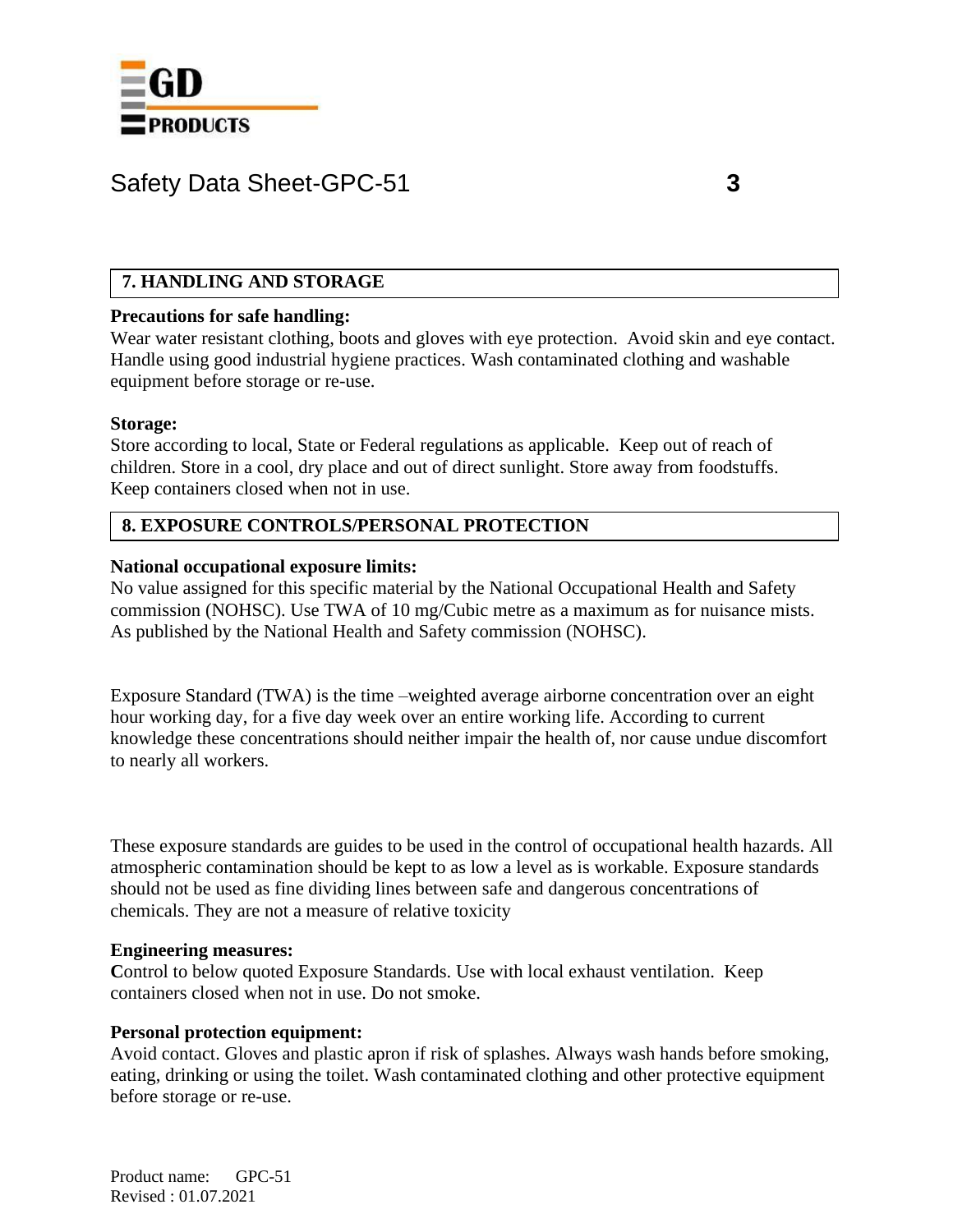

### **9. PHYSICAL AND CHEMICAL PROPERTIES**

**Form/Colour/Odour: Liquid, Pink, with low odour. Solubility: completely miscible with water. Specific gravity (20°C): 1.03 pH as supplied @ 25ºC : 10-11. Melting point (C):**  $< 0$  **Rel. Vapour density (air=1):** N/D **Flash Point (°C) Closed cup: not flammable Boiling Point (°C): approx 100 Vapour Pressure (20°C)mm Hg: N/D Decomposition Point (°C): >60 The pH at use dilution (1 in 100) is 8.5. Flammability Limits (%): not applicable**

 $N/D$  = not determined.  $N/R$  = not relevant.

# **10. STABILITY AND REACTIVITY**

#### **Stability:**

Does not polymerise. Keep containers in a cool dry place and closed when not in use to prevent loss of active constituents and contamination.

# **11. TOXICOLOGICAL INFORMATION**

No adverse effects expected if the product is handled in accordance with this Safety Data Sheet and the product label.

#### **Acute Effects:**

**Ingestion**: May irritate the digestive system.

**Eye contact: May i**rritate eyes.

**Skin contact: May** cause irritation to skin. Prolonged or repeated contact may lead to contact dermatitis by defatting the skin.

**Inhalation:** May cause irritation to the nose, throat and the respiratory tract.

#### **Long Term Effects:**

Poison Information Centres in each State capital city can provide additional assistance for Scheduled Poisons: Phone: Australia - 13 1126.

#### **Acute toxicity/Chronic toxicity**:

The major health hazard is defatting of the skin. LD50 (oral rat) not determined.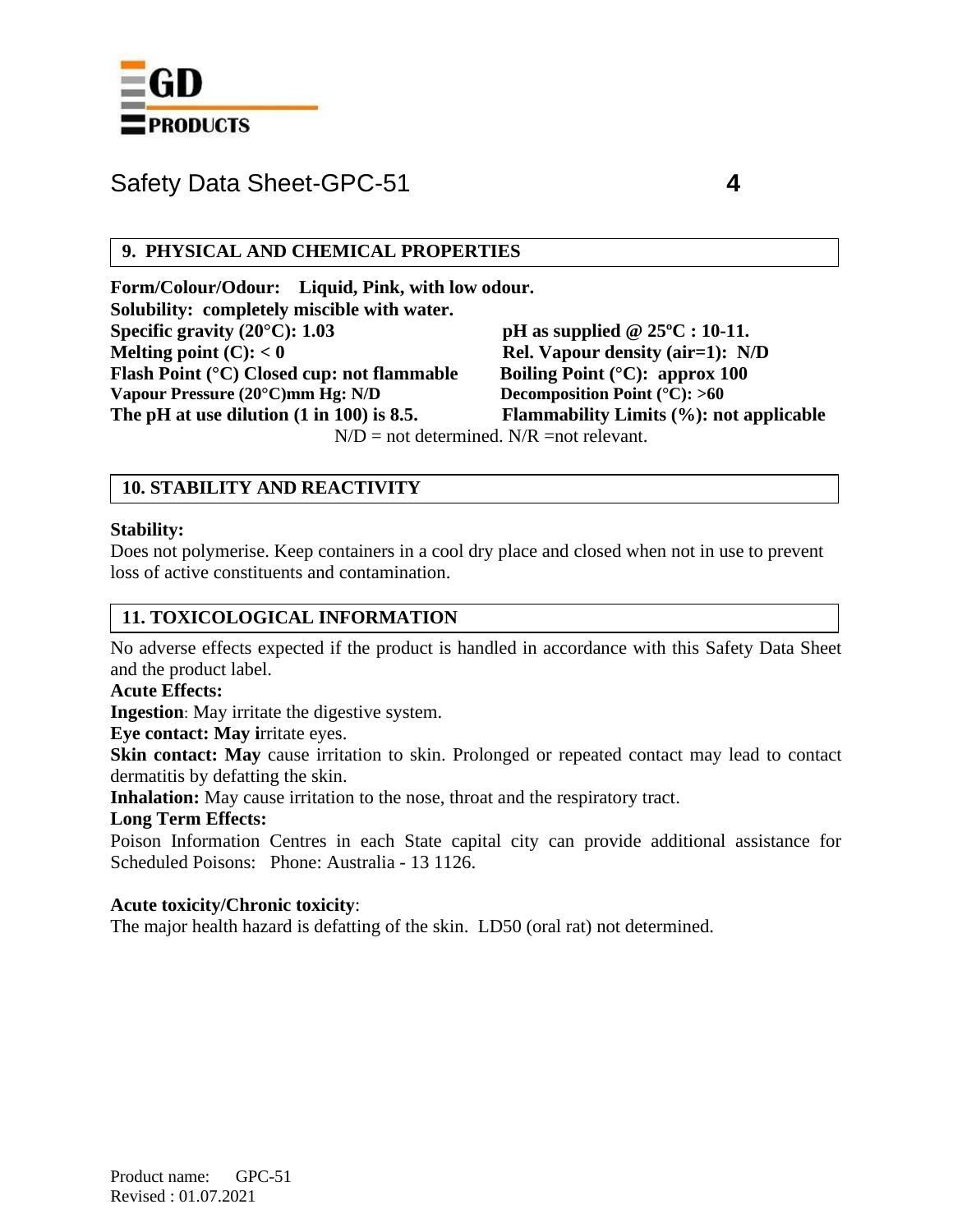

# **12. ECOLOGICAL INFORMATION**

### **Ecotoxicity:**

Avoid release to the aquatic environment. May be fed to sewerage systems.

**Persistence/Degradability:** Not expected to be persistent in the natural environment.

**Mobility:** Expected to be mobile in the aquatic environment.

# **13. DISPOSAL CONSIDERATIONS**

**Disposal methods:** Large empty containers should be forwarded to an approved agent for recycling. Small containers should be tripple rinsed and sent to recycling or local waste disposal. Refer to State/Territory Land Waste Management Authority if in doubt.

# **14. TRANSPORTATION INFORMATION**

Not classified by the criteria of the Australian Dangerous Goods Code (ADG Code) for transport by road or rail.

**UN No: not applicable. Proper Shipping Name: not applicable. Segregation Dangerous Goods: no special requirements.**

# **15. REGULATORY INFORMATION**

**UN No: Not applicable. Proper Shipping Name: Not applicable.**

**Poisons Schedule: Not a scheduled poison.**

All of the constituents of this material are listed in the Australian Inventory of Chemical Substances.